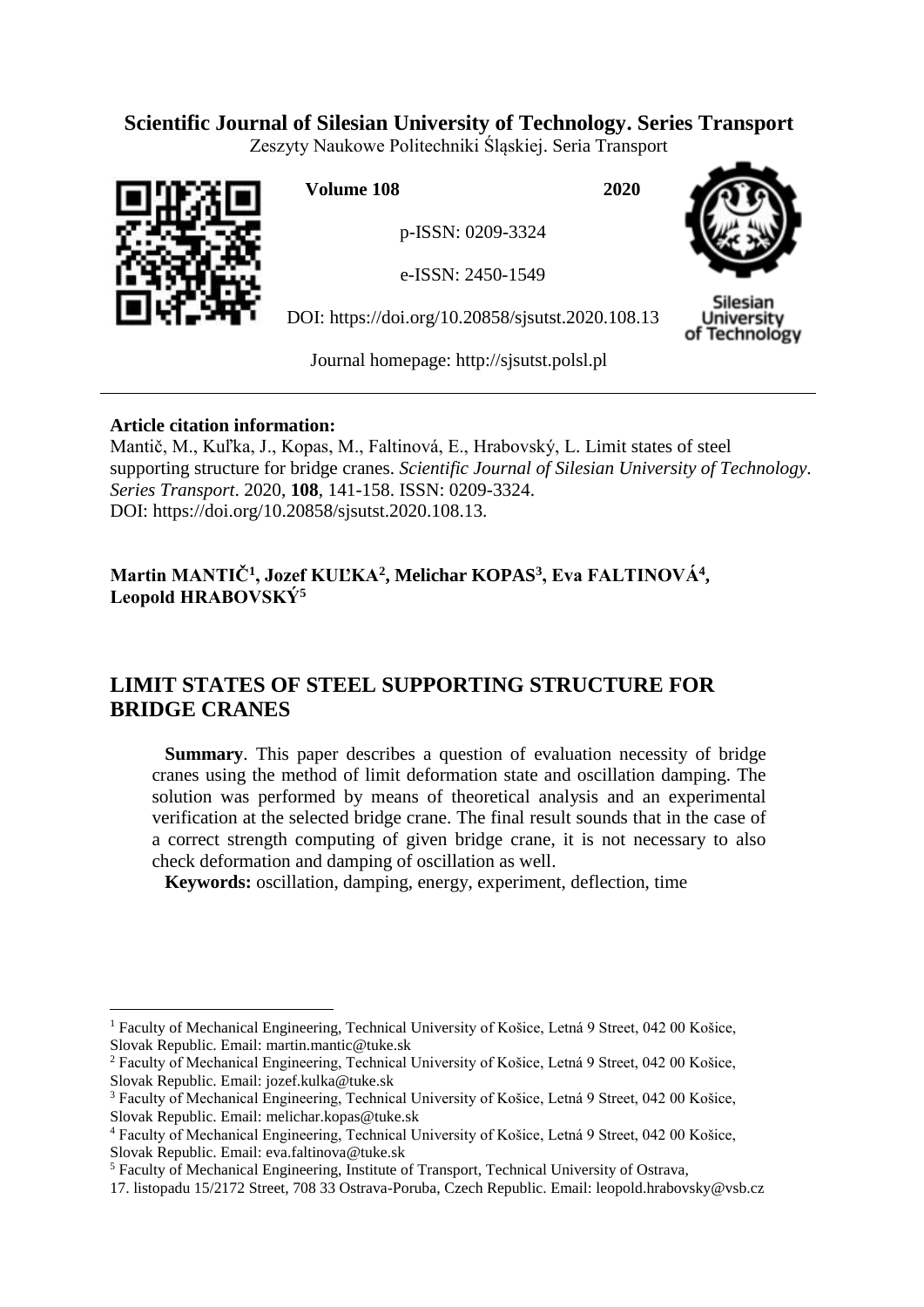### **1. INTRODUCTION**

The questions concerning vibrations of the bridge cranes are analysed in many professional works from various authors. For example, vibrations of the crane girder, which are occurring as a consequence of the crane travel on the crane track, are described by the authors in the works [1-3].

Scientific investigation of crane oscillations, together with the presentation of possibilities on how to eliminate these oscillations using a suitable form of the crane control strategy, is presented in [4-7].

Other methods, which are determined for the elimination of the crane oscillations by optimisation of the crane control components and mechanisms, are introduced in [8-10].

Different proposals of a dynamic model relating to the abovementioned problems are given in [11-14] and the corresponding experimental methods are in [15, 16].

Another interesting approach to the investigation of mechanical vibration, damage of transport machine parts and generation of failures is presented in [17-27].

Other experimental studies dealing with the mechanical properties of a layered beam, which is partially treated with a damping element based on a granular material, offers [28].

The author of [29], is focused on the assessment of vibration control performance using enhanced smart constrained layer damping treatment with edge elements. The non-linear dynamics of a crane is investigated in the contribution [30].

The commonly used or standard approach to the solution of a damping process represents the application of the logarithmic decrement, which enables estimation of the damping ratio from a time history of the oscillation process.

Analysis of this method and optimisation of the parameters during the processing and evaluation of the results is presented in [31, 32].

A new algorithm OMI (Optimization in Multiple Intervals), which is intended for computation of the logarithmic decrement concerning the exponentially damped harmonic oscillations, is described as well as compared with the classic computational methods in the publications [33, 34].

According to these articles, it is possible to say that the OMI algorithm is proved to be the best solution in the computation of the logarithmic decrement and the resonant frequency for high damping levels. Moreover, it is possible to take into consideration, a typical causal relation between the wear process and wear damage of constructional parts, which is introduced for example in [35].

The existing STN 27 0103 [36] informs the design of steel crane structures according to two groups of limit states.

For the first group of limit states, which lead to the loss of loading capacity or the loss of position stability, the following criteria are central to the design of steel supporting structure:

- strength and stability,
- fatigue strength,
- position stability.

For the second group of limit states, the following criteria are crucial:

- static deformation (deflection, displacement, and twisting),
- dynamic structure response (steel structure frequency, amplitude, and damping).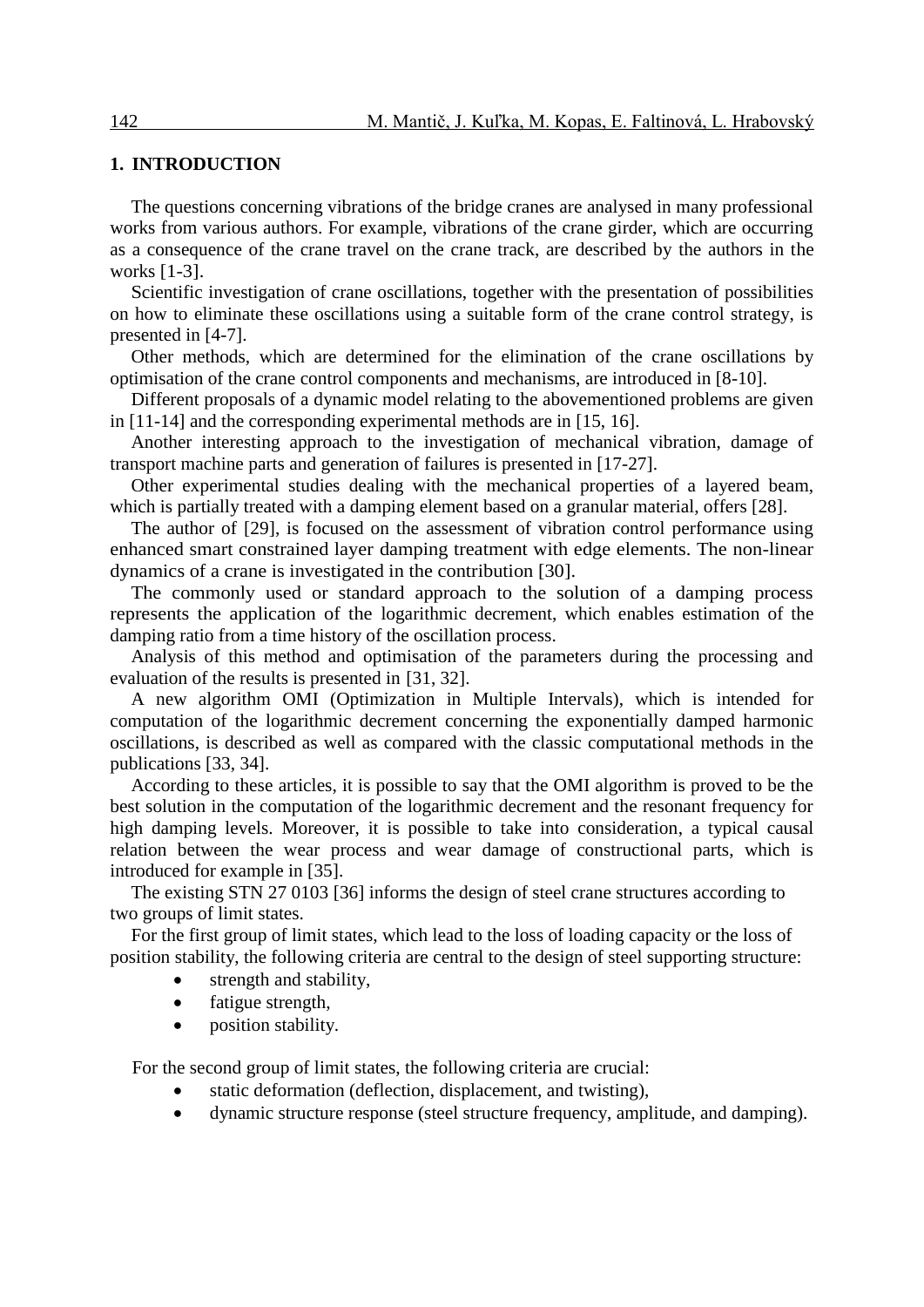The second group of limit states is outlined in the Article X of the standard only in section 66, which states as follows: "Deformation and oscillation damping must not affect operational safety and must not interfere with proper crane function with regard to its work specifications". In Annex VIII, the standard recommends how to approach the bridge crane evaluation.

To a great extent, the STN 27 0103 [36] overlaps with the German DIN standard 15018 "Krane. Grundsätze für Stahlwerke. Berechnung" [37] in the calculation procedures. This DIN, however, does not specify checking for the limit state of deformation and damping.

This article lays out the theoretical analysis which consequently ties into the experimental analysis on a particular bridge crane.

## **2. OSCILLATION DAMPING OF A STEEL SUPPORTING STRUCTURE IN A BRIDGE CRANE**

A degree of freedom in a flexible system is conceived as a number of independent coordinates which determine the location of all the system's masses.

If the continuous distribution of the flexible elements is small in comparison with the masses distributed in the individual points, then the flexible element mass (m) can be downplayed and only the coordinates of the masses distributed in the points examined.

Let us propose that the resistance of the surroundings is directly proportional to the speed in the following relation:

$$
F_{resist} = -k.v \text{ , where } k > 0,
$$
\n<sup>(1)</sup>

 $k$  – the damping coefficient (kg.s<sup>-1</sup>).

The resistance force counters the speed which is expressed by the minus sign in this formulation. If the acting restoring force is directly proportional to the displacement, the equation of motion is as follows:

$$
m\frac{d^2x}{dt^2} = -c \cdot x - k\frac{dx}{dt} \tag{2}
$$

 $c$  – spring stiffness (N.m<sup>-1</sup>).

Once the substitution is applied:

$$
\omega_0 = \sqrt{\frac{c}{m}} \quad \text{and} \quad 2b = k/m,\tag{3}
$$

where *b* is the damping coefficient and the  $\omega_0$  constant is the natural angular frequency, that is, the angular frequency of the undamped harmonic oscillator.

After the adjustment, we get the following equation of motion:

$$
\frac{d^2x}{dt^2} + 2b\frac{dx}{dt} + \omega_0^2 x = 0.
$$
 (4)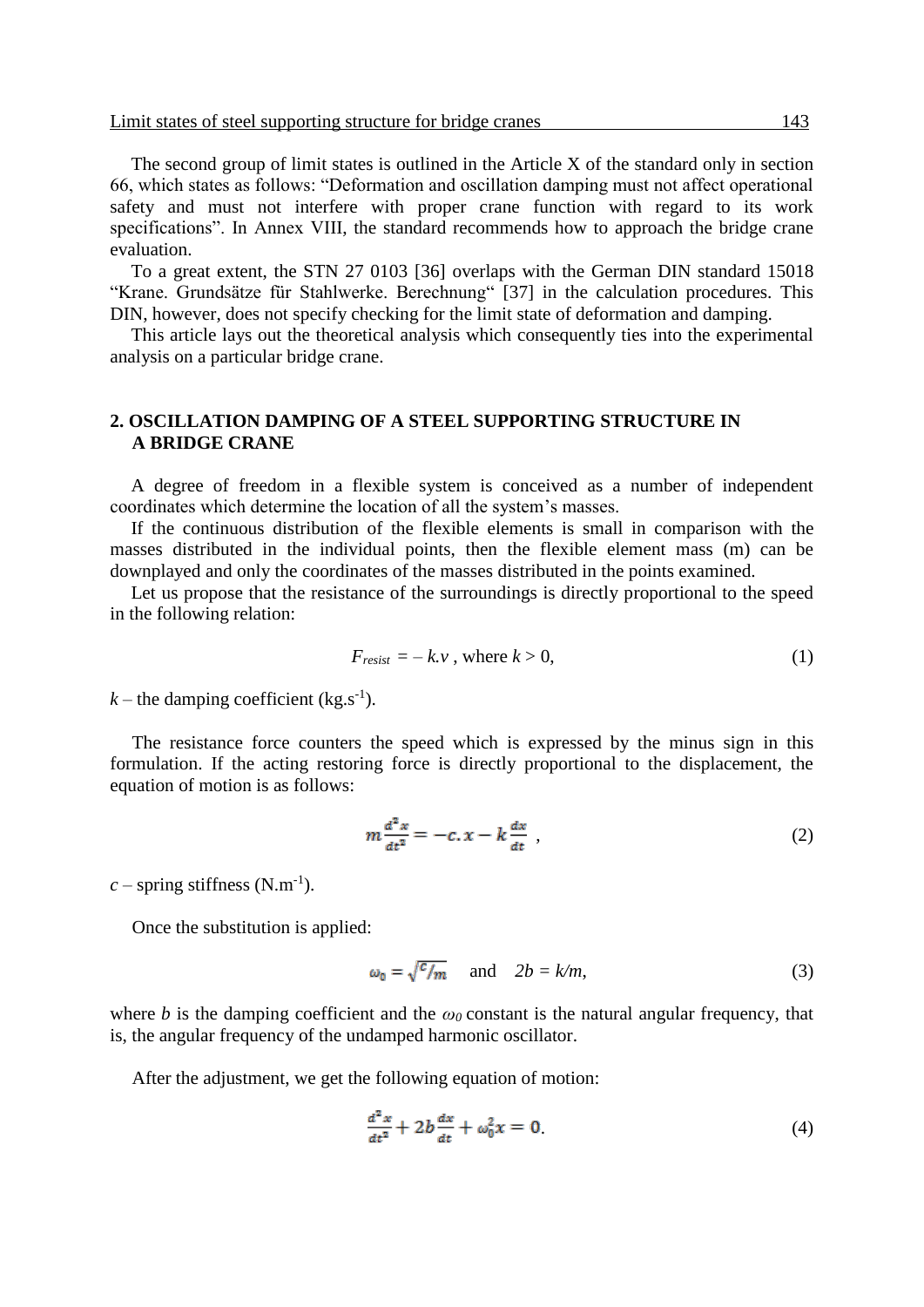The solution to the homogenous second order differential equation points to the following formulation:

$$
x = e^{\lambda t}, \quad \dot{x} = \lambda e^{\lambda t}, \quad \ddot{x} = \lambda^2 e^{\lambda t}.
$$
 (5)

After we apply the function to Equation 4, we get the following characteristic equation:

$$
\lambda^2 + 2b\lambda + \omega_0^2 = 0 \,, \tag{6}
$$

with this solution:

$$
\lambda_{1,2} = -\mathbf{b} \pm \sqrt{b^2 - \omega_0^2} \tag{7}
$$

The two  $\lambda$  values correspond to the general solution to Equation 4 in the linear combination:

$$
x = C_1 e^{\lambda 1t} + C_2 e^{\lambda 2t} \tag{8}
$$

provided that  $\lambda_1 \neq \lambda_2$ .

According to the extent of the damping, the following scenarios can play out:

- $\triangleright$  The damping is large and  $b^2 \omega_0^2 > 0$ , then both solutions of the characteristic equation  $\lambda_{1,2}$  are real numbers, and x has no periodical element. Theoretically, in time  $t \rightarrow \infty$  the body gets back to the equilibrium position  $x = 0$ . If the damping is this large, the motion is called aperiodic. Oscillation does not occur at all.
- $\triangleright$  The damping is such that  $b^2 \omega_0^2 = 0$ . In such a case, mathematics informs the solution to Equation 4 as the function  $x = e^{-bt}$  as well as the function  $x = t.e^{-bt}$ . The general solution is their linear combination in the following form:

$$
x = e^{-bt}(C_1 + C_2, t)
$$
 (9)

This motion is called critical aperiodic motion.

 $\triangleright$  Damped oscillatory motion occurs only when damping is small, if  $b^2 - \omega_0^2 < 0$ . Then:

$$
\sqrt{b^2 - \omega_0^2} = \pm i \, \omega \qquad \text{where} \qquad \omega = \sqrt{\omega_0^2 - b^2} \,. \tag{10}
$$

The general solution to the equation of motion is expressed as follows:

$$
x = e^{-bt}(C_1 \cdot e^{i\omega t} + C_2 \cdot e^{-i\omega t})
$$
\n(11)

Along the lines of this procedure similar to the harmonic oscillator case, substitution and adjustment bring forward the real formulation of the general solution: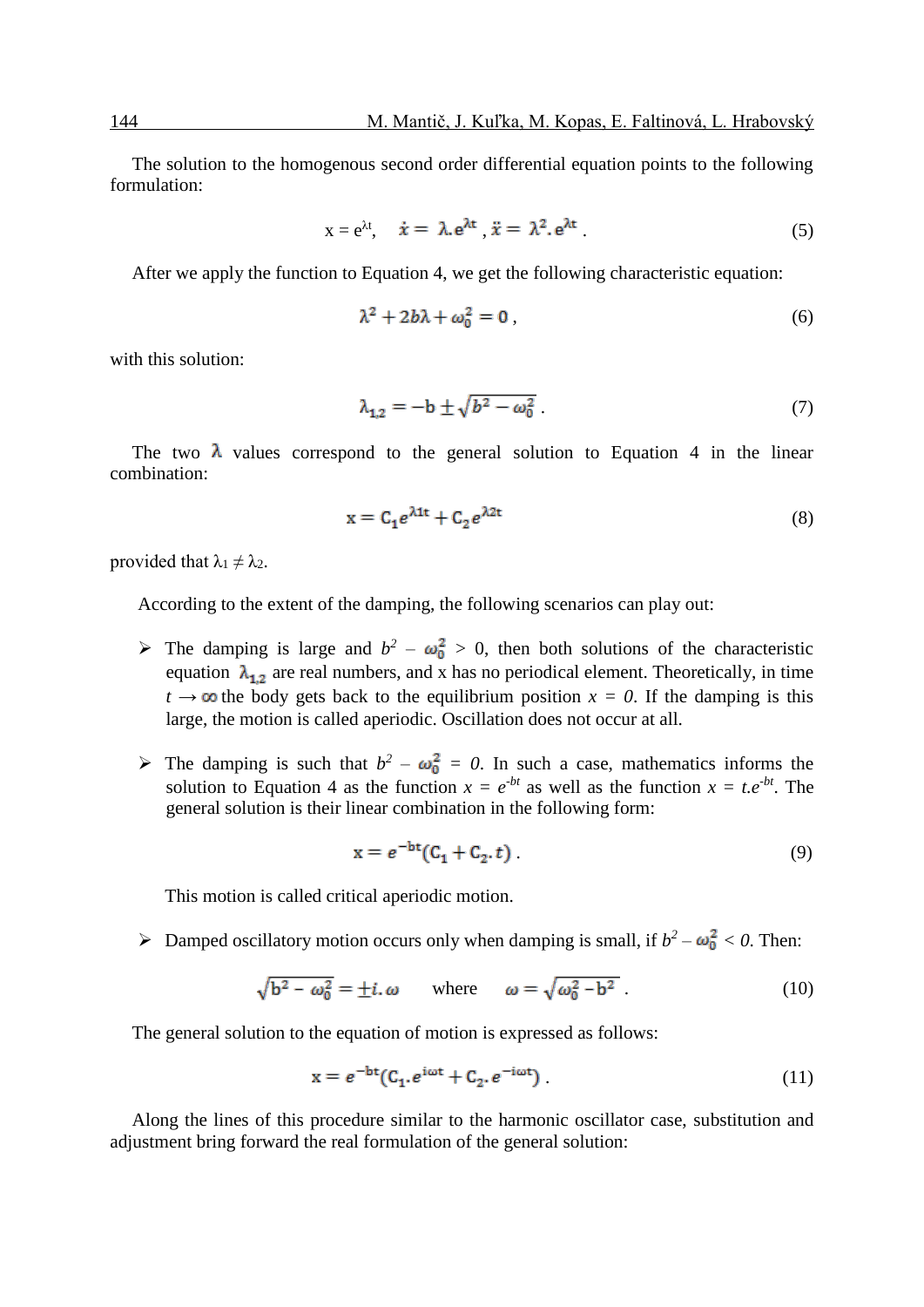$$
x = A_0 e^{-bt} \cos(\omega t + \varphi). \tag{12}
$$

The angular frequency  $\omega$  is smaller than the angular frequency at the undamped oscillation of the same system, and the amplitude which also changes, exponentially decays away over time:

$$
A = A_0 e^{-bt} \tag{13}
$$

Damped oscillatory motion cannot be considered periodic because the oscillating point does not reach its original displacement. The motion here is quasiperiodic, and the T period can only be conceived as a time interval, past which a mass point passes the equilibrium position.

The damped oscillation period is:

$$
T = \frac{2\pi}{\omega} = \frac{2\pi}{\sqrt{\omega_0^2 - b^2}}.\tag{14}
$$

It is true that  $T > T_0$ , where  $T_0$  is a period of natural oscillations. If the damping is small, the period practically equals the period of undamped oscillations. The period increases with growing damping.

The ratio of amplitudes of two consequent maximum displacements are denoted as  $\lambda$  and called damping.

$$
\lambda = \frac{A(t)}{A(t+T)} = \frac{A_0 e^{-bt}}{A_0 e^{-b(t+T)}} = e^{bT} \tag{15}
$$

The natural damping logarithm is the logarithmic damping decrement *δ*.

$$
\delta = \ln \lambda = bT. \tag{16}
$$

From the dependence of amplitude on time (13), it is apparent that the oscillation amplitude decreases e-times over a time interval which equals *1/b*. The inverted value of the logarithmic damping decrement expresses the number of oscillations, during which the oscillation amplitude changes e-times. The greater the logarithmic damping decrement, the fewer the number of oscillations necessary for a particular decrease of the amplitude.

The total mechanical energy of the oscillating oscillator is proportional to the square of the amplitude. If the energy of the oscillator with damping in the point in time  $t = 0$  equalled  $E_0$ , then the mechanical energy of the oscillator decreases with increasing time according to the equation:

$$
E = E_0 e^{-2bt} \tag{17}
$$

Friction causes energy dissipation; mechanical energy of the oscillatory motion changes to thermal energy and the motion gradually decays. For motion to be maintained in the oscillating system, then energy must be supplied to it in a suitable way. Experiments confirm that for most mechanical materials, the value of the dissipated energy during a single oscillation cycle does not depend on frequency but that it is just the function of the oscillation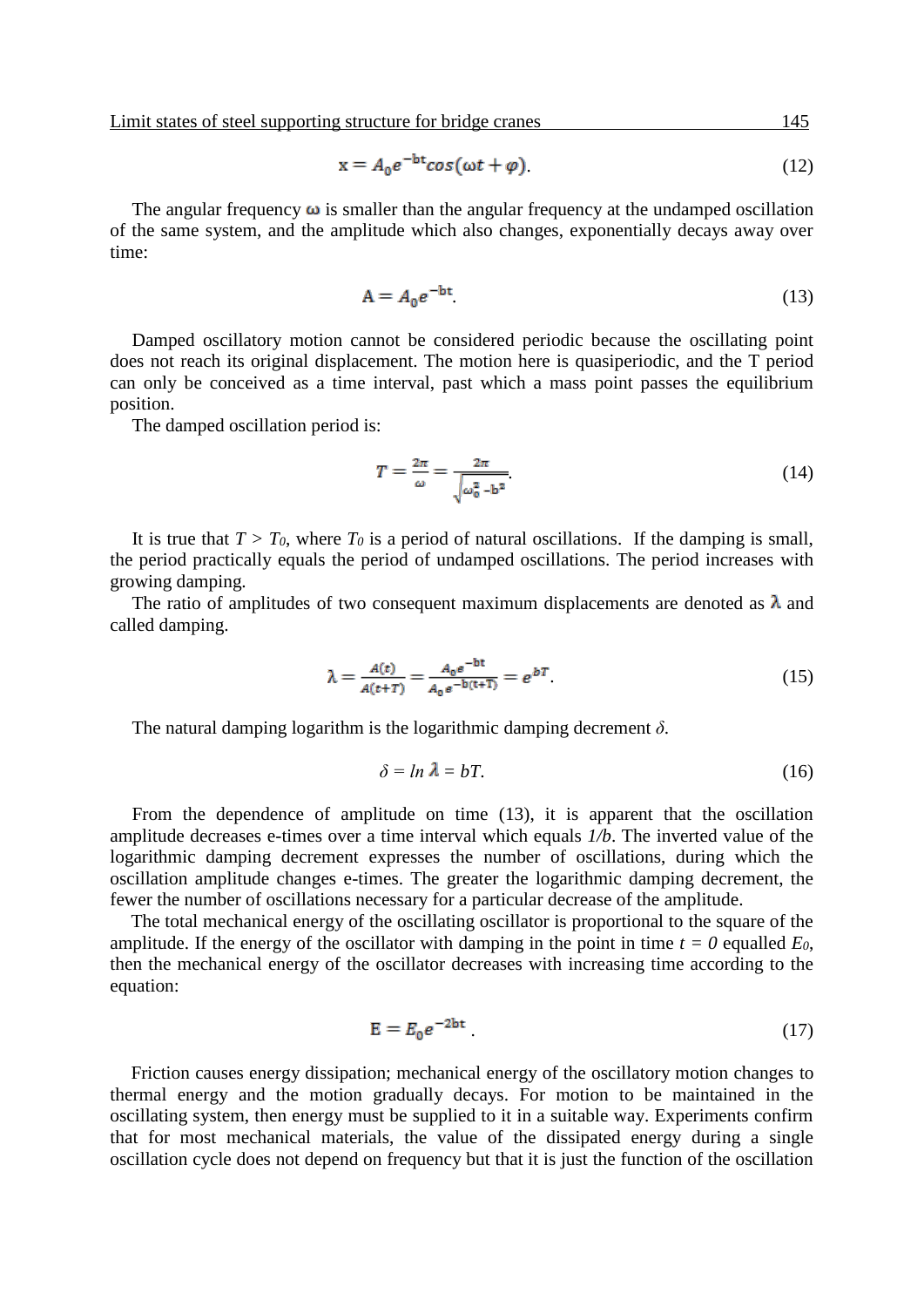amplitude. On the other hand, it is damping that is used in technical practices to eliminate undesirable vibrations.



Fig. 1. Dependence of amplitude on time at damped oscillation

## **3. COMPUTER AND EXPERIMENTAL APPLICATION ON THE REAL BRIDGE CRANE**

Basic data about the electrical bridge crane under examination:

| Capacity                | $Q = 500,000$ N                        |
|-------------------------|----------------------------------------|
| Span of the crane       | $L = 28,200$ mm                        |
| Crane travel speed      | $v_{travel} = 0.416$ m/s               |
| Lifting speed           | $v_{\text{lift}} = 0.0333 \text{ m/s}$ |
| Trolley mass            | $m_{trolley} = 6,680$ kg               |
| Main girder gravity     | $G_l = 294,800$ N                      |
| Main cross beam gravity | $G_2 = 41,240$ N                       |

The calculated static values of the cross-section for the main girder without stiffeners and the rails are illustrated in Fig. 2.

#### **3.1. Calculating damping for the steel supporting crane structure**

According to STN 27 0103 titled "Design of crane steel structures" – Calculation by limit states, Article  $X -$  Steel supporting structure calculation based on the II. group of the serviceability limit states – deformation: deformation and oscillation damping must not affect operational safety and must not interfere with proper crane function in regard to its work specifications". The recommended approach to the bridge crane evaluation is outlined in Annex VIII of the referenced standard.

The new shape of the girder caused by deformation is not detrimental to the operation if the deflections are smaller than the recommended values outlined in [28] and are caused by a random nominal loading, which includes as follows:

- rated loading,
- constant loading,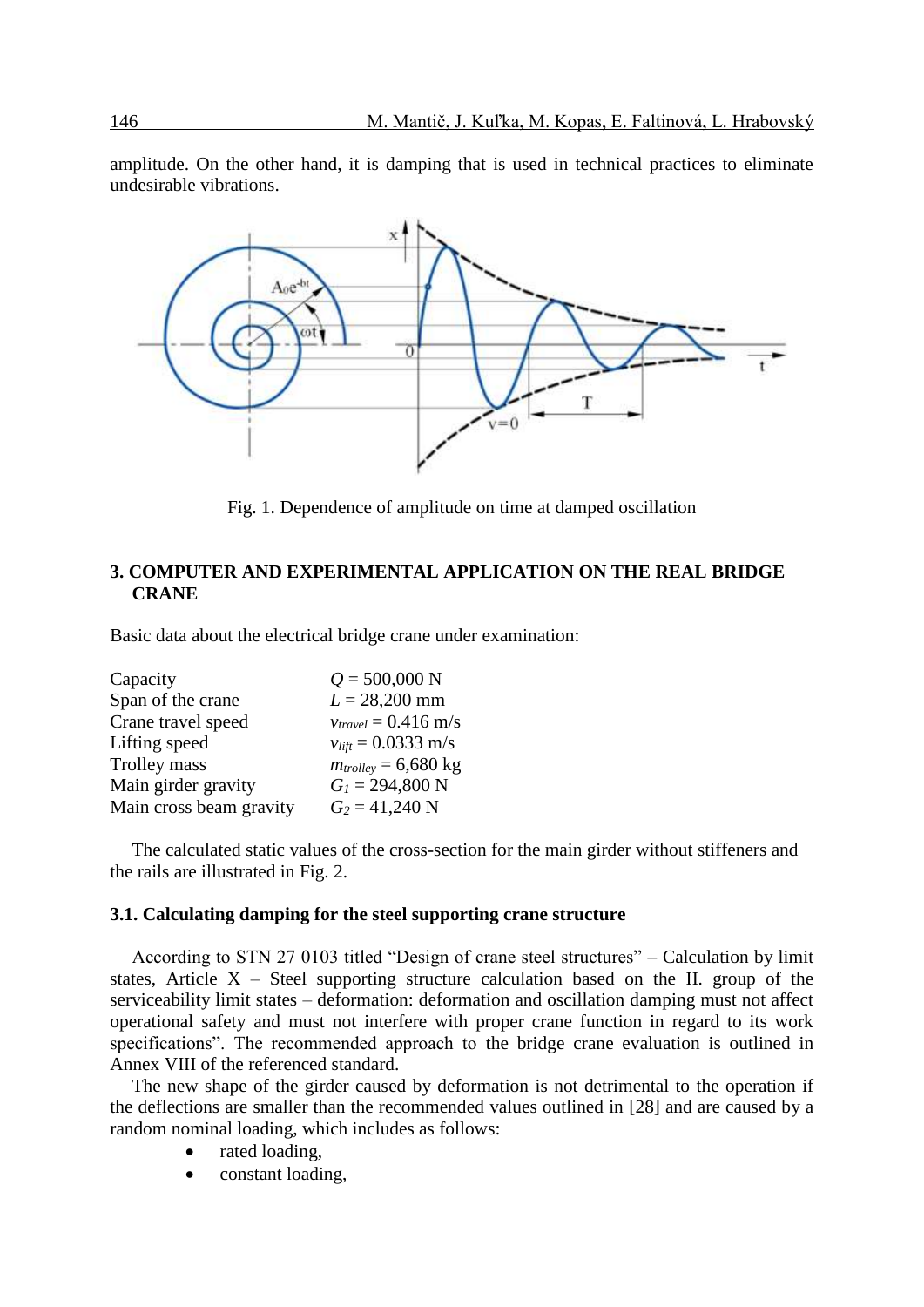loading brought about by natural mass, and the movable parts, which move in relation to the movement of the load.

The new shape of the girder caused by deformation is not detrimental to the operation if the deflections are smaller than the recommended values outlined in [28] and are caused by a random nominal loading, which includes as follows:

- rated loading,
- constant loading,
- loading brought about by natural mass, and the movable parts, which move in relation to the movement of the load.



Fig. 2. Cross-section view of the main girder in the bridge crane

For the electrical bridge crane (50t x 28.2 m) with two main girders, along the top of which the trolley travels, the ratio between the maximum deflection from random nominal loading in relation to length, based on [37] can reach *L/700* at most, that is, maximum deflection can reach:

$$
w_{max} = \frac{L}{700} = \frac{28200}{700} = 40.28 \, mm \tag{18}
$$

Such a deflection is not detrimental to the crane operation. A steel supporting structure ought to meet the conditions of damping while oscillating. For cranes with box girders, it is recommended that the amplitude, after the nominal load of the oscillating bridge is set aside, sank in the middle of the bridge within 15 s to 0.5 mm at most. The damping time for a single-mass substitution system is determined by the following relation:

$$
t_{tl} = \frac{ln2w_{st}}{f.\delta} \tag{19}
$$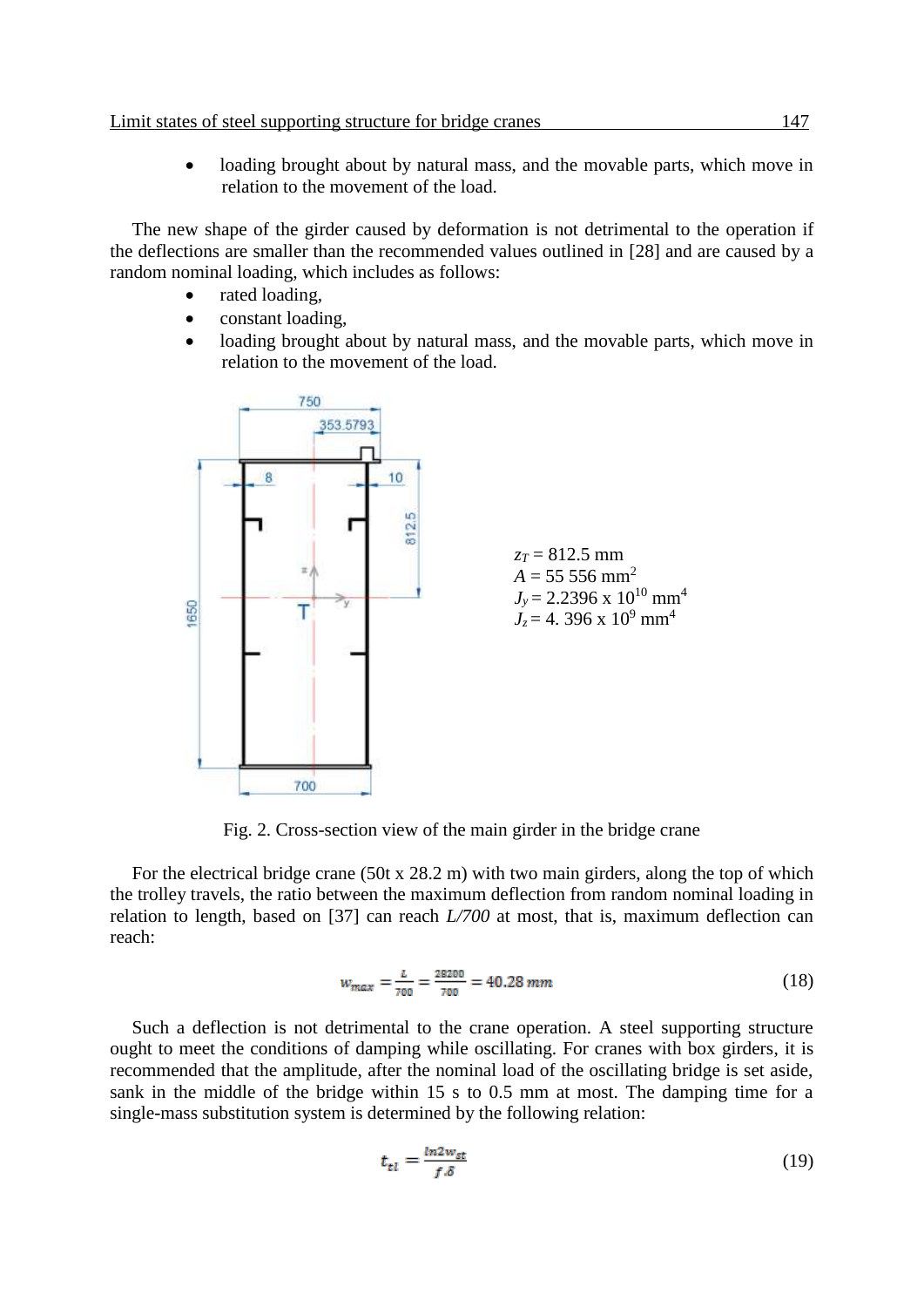$$
f = \frac{1}{2\pi} \sqrt{\frac{c_0}{m_{\text{red}}}}\tag{20}
$$

where

is the maximum deflection of the girder from rated loading in (mm),  $W_{st}$ 

*f* is the frequency of natural oscillations in the girder  $(s^{-1})$ ,

is the logarithmic decrement of oscillation damping which depends on the ratio between the girder height and length.

For the 50t x 28.2 m crane, the bridge girder height is  $h = 1650$  mm (Fig. 2), hence, the ratio  $h/L = 1650/28200 = 0.0585$ .

Welded plate box girders are braced with a compression boom, with a height to length ratio greater than 1:20. Based on [36], the logarithmic damping decrement  $\delta = 1$ .

A girder spring constant can be determined by the following relation:

$$
c_0 = \frac{48E \, J_y}{L^8} \times 10^3 \quad (\text{Nm}^{-1}) \tag{21}
$$

where  $E = 2.1 x 10<sup>5</sup> MPa$  is the elastic modulus,  $L = 28200$  mm is the bridge length,  $J_v = 2.2396 \times 10^{10}$  mm<sup>4</sup> is the axial quadratic cross-sectional moment in relation to the neutral axis.

Then  $c_0 = 10066619.79$  Nm<sup>-1</sup>.

The reduced mass of the girder, trolley, and all mass oscillating with the girder, once the rated load is set aside, is determined by the following relation:

$$
m_{red} = \frac{qL}{2} + \frac{m_k}{i} \quad \text{(kg)}\tag{22}
$$

where

 $q$  – girder mass per length (kg.mm<sup>-1</sup>),

 $i$  – number of girders along which the trolley travels,

 $m_{trollev}$  – the trolley's natural mass without load, including the mass which the trolley retains once the load is set aside.

To determine the reduced mass of the girders, the gravity of the individual crane components was relayed from the static calculation of the equipment, according to which the girder mass where there are no crane trolley units:

$$
m_1 = \frac{294800}{2} \cdot \frac{1}{9,81} = 15025.5 \quad \text{(kg)}\,. \tag{23}
$$

The second girder's mass includes the mass of the crane travel units, of the switchgear, of the walkway, and of the trolley wire (relayed from the static calculation):

$$
m_2 = \left(\frac{294800}{2} + 7840 + 3500 + 20110 + 1550\right) \cdot \frac{1}{9,81} = 18399.4 \quad \text{(kg)}.\tag{24}
$$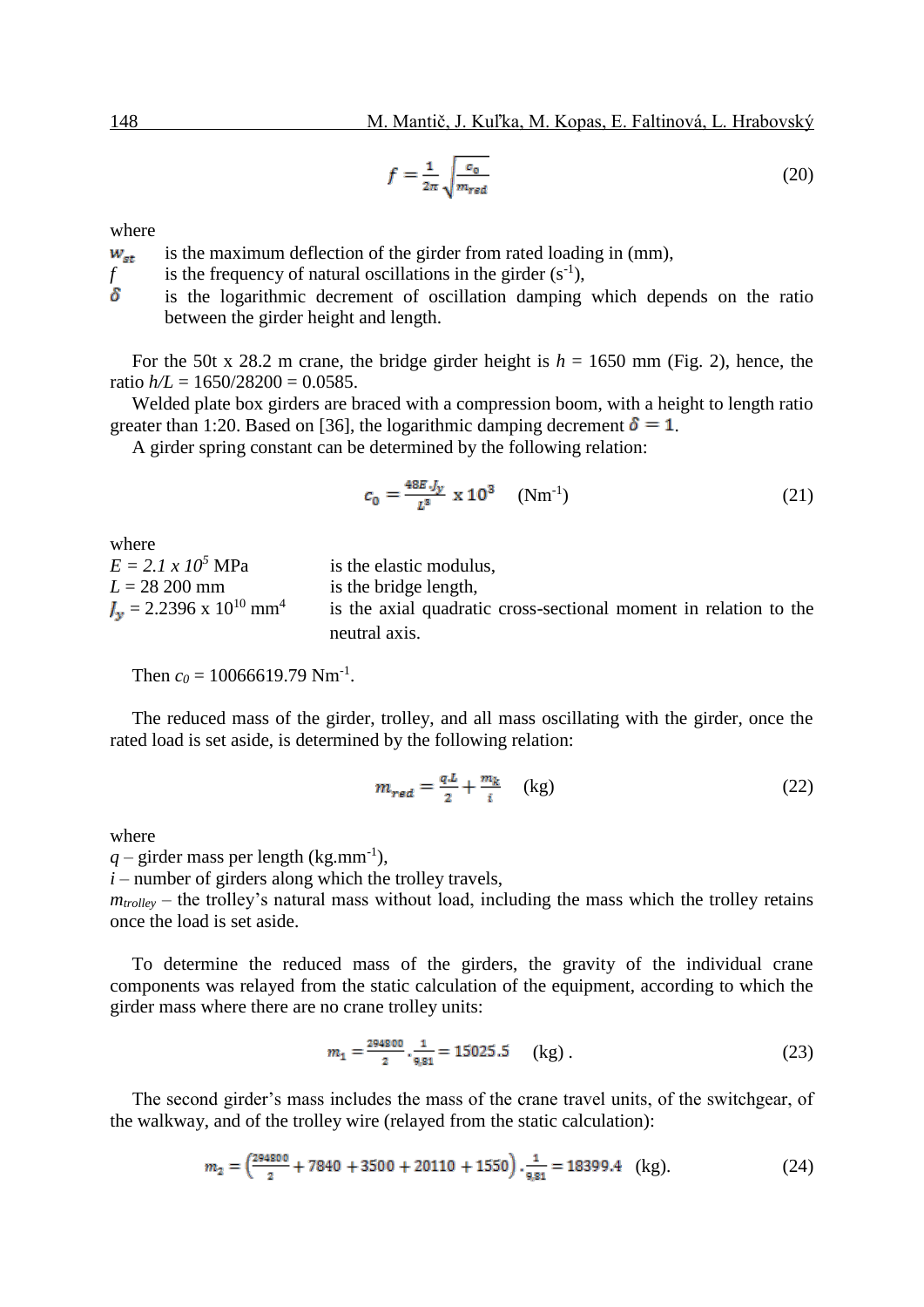If we consider that the drawing documentation for the trolley mass  $m_{trollev} = 6680$  kg, then the reduced mass of the girder without the travel units and the walkway is:

$$
m_{red}(1) = \frac{m_1}{2} + \frac{m_k}{2} = 10852.75 \quad \text{(kg)}\tag{25}
$$

and for the girder with the travel units:

$$
m_{red}(2) = \frac{m_2}{2} + \frac{m_k}{2} = 12539.7 \quad \text{(kg)}\,. \tag{26}
$$

The relationships (20) and (21) are used to determine natural frequencies of the respective beams  $f_1 = 4.847$  Hz,  $f_2 = 3.142$  Hz.

Damping period of the respective girders established from the value of the maximum static deformation from the rated load is as follows:

$$
w_{st} = \frac{Q.L^3}{48 E J_y} = \frac{25000.981.28200^3}{48.2.110^5.2.2396.10^{10}} = 24.36 \text{ (mm)}.
$$
 (27)

The damping period for the first and the second girder equals:

$$
t_{tl}^{1} = \frac{\ln 2.24.36}{4.847 \times 0.1} = 8.02 s , \qquad t_{tl}^{2} = \frac{\ln 2.24 \times 36}{3.142 \times 0.1} = 12.36 s.
$$
 (28)

Because the damping period in both cases is shorter than 15 s, the steel supporting crane structure meets the conditions for the oscillation damping according to [36].

#### **3.2. Experimental evaluation of damping in a steel supporting crane structure**

Fig. 3 shows the strain-gauge measurement that was proposed and made on the electrical bridge crane with box girders. The proposed methodology enables us to determine the stresses and to identify the extent of the deflection caused by the suspended load, the amplitude of the oscillating bridge in the middle of its span after unloading or lifting the load, and the time of amplitude damping required for reaching a 0.5 mm oscillation. Furthermore, Fig. 3 shows where the sensors were applied in a diagram. Strain-gauge sensors were placed on the edges of the top beam flange along the axis of the bridge symmetry. To measure, we used HBM strain-gauge sensors, bonding cement (X60), measuring apparatus (Spider8) and the evaluation software (Catman) also from HBM.

Strain-gauge measurement was made under the following loading:

- loading of the crane with a trolley without load,
- loading with a 48,000 kg load.

The measuring apparatus was balanced in the empty trolley mode in the middle of the bridge length. The measured incremental values of relative deformation were used by the Catman software to evaluate and visualise time changes of normal stress increments in the points illustrated in Fig. 3.

The measured time sequences of the relative deformation were used to calculate normal stresses in the points of the single-axis stress of the main girder.

Fig. 4 illustrates the time changes of incremental stress during intermittent lifting of the 48,000 kg load in the points of measurements 1, 2, 3 and 4.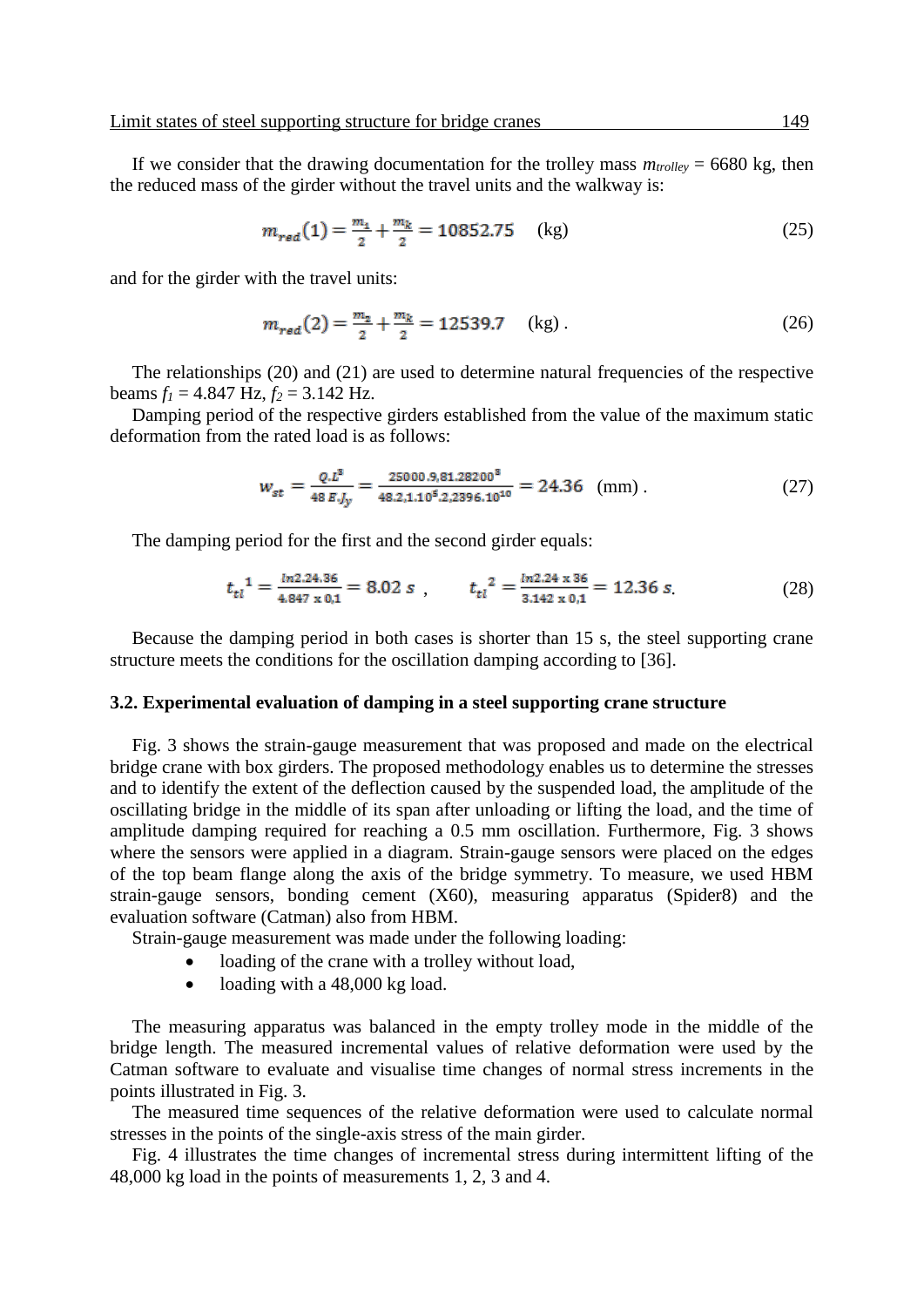

Fig. 3. Sensors in position on the crane

Because the load consisted of long slabs, which could touch the ground at the start of the lift, the dynamic behaviour was different from the repeated start of lifting if the load is suspended on a wire rope.

A detailed examination of the time sequences suggests that the extent of the oscillation amplitude at repeated lifts changes with the length of the wound wire rope.

The measurement mode ends when the load is lowered, during which the process of girder completing the oscillation does not align with the theory of damped oscillation.

It is caused by the fact that the load touched the ground again with some of its ends, and only then the load was completely lowered onto the ground.

Damping is also affected by the suppleness of the wire rope, which significantly reduces the time of damping to the required amplitude.

With regard to the evaluation of the oscillation amplitude and the damping time to the permissible 0.5 mm oscillation range amplitude specified in [36], it is necessary to transform the stress time sequence in the girders as shown in Fig. 4 into deforming the structure, that is, into deflection time sequences.

Due to the small 1,390 mm trolley wheelbase and the 28,200 mm bridge length, concentration of load mass into a point in the middle of the bridge length.

Deflection in the middle of the girder *w*:

$$
w = \frac{FL^3}{48 E J_y} = \frac{L^2}{12. z} \cdot \varepsilon = \frac{L^2 \cdot \sigma_0}{12. E z} \tag{29}
$$

where:

 $F$  – weight of half a load  $Q = 470,880$  N,

- *L* bridge length 28,200 mm,
- *z* distance from the neutral axis to the top beam flange,
- $\varepsilon$  measured relative deformation in the point where the strain-gauge sensor is located,
- *E* elastic modulus for the girder material,
- $\sigma_0$  stress in the point where the strain-gauge sensor is located is equal.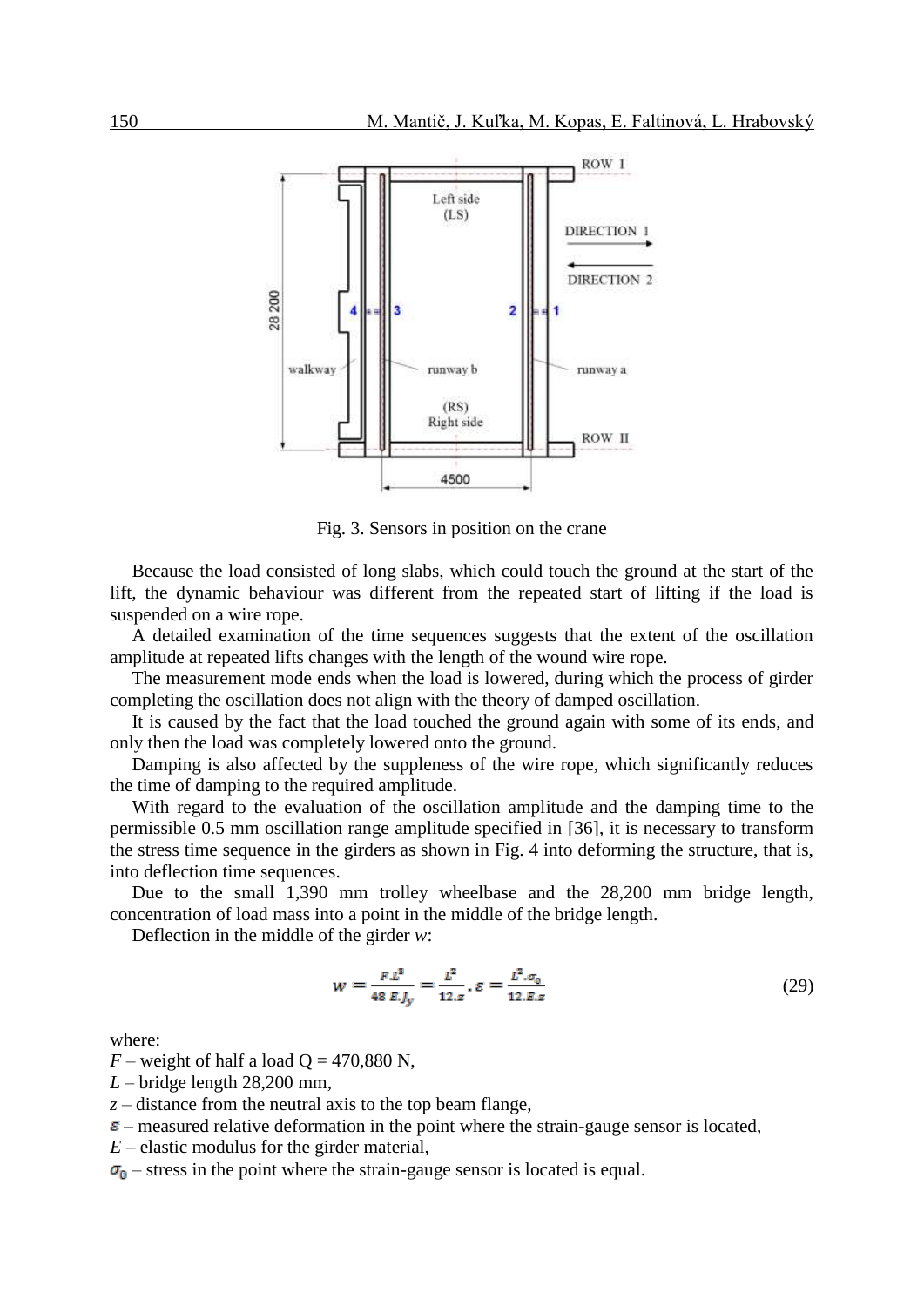Limit states of steel supporting structure for bridge cranes 151.

$$
\sigma_0 = \frac{FL}{4 \, E \, J_y} \cdot z \quad \text{(MPa)}.
$$
\n<sup>(30)</sup>

Fig. 5 shows the time sequence of the deflection in the interval between 26 and 91 s for the sensor no. 2 in the time sequence of the crane girder deflections brought about by the 48,000 kg load established from the measured values in the measurement points 1, 2, 3 and 4 corresponding to the stress increments.

The relation (29) considers the cross-section according to Fig. 2, where the cross-sectional characteristic similarly considers the rail, the top and the bottom longitudinal stiffening.

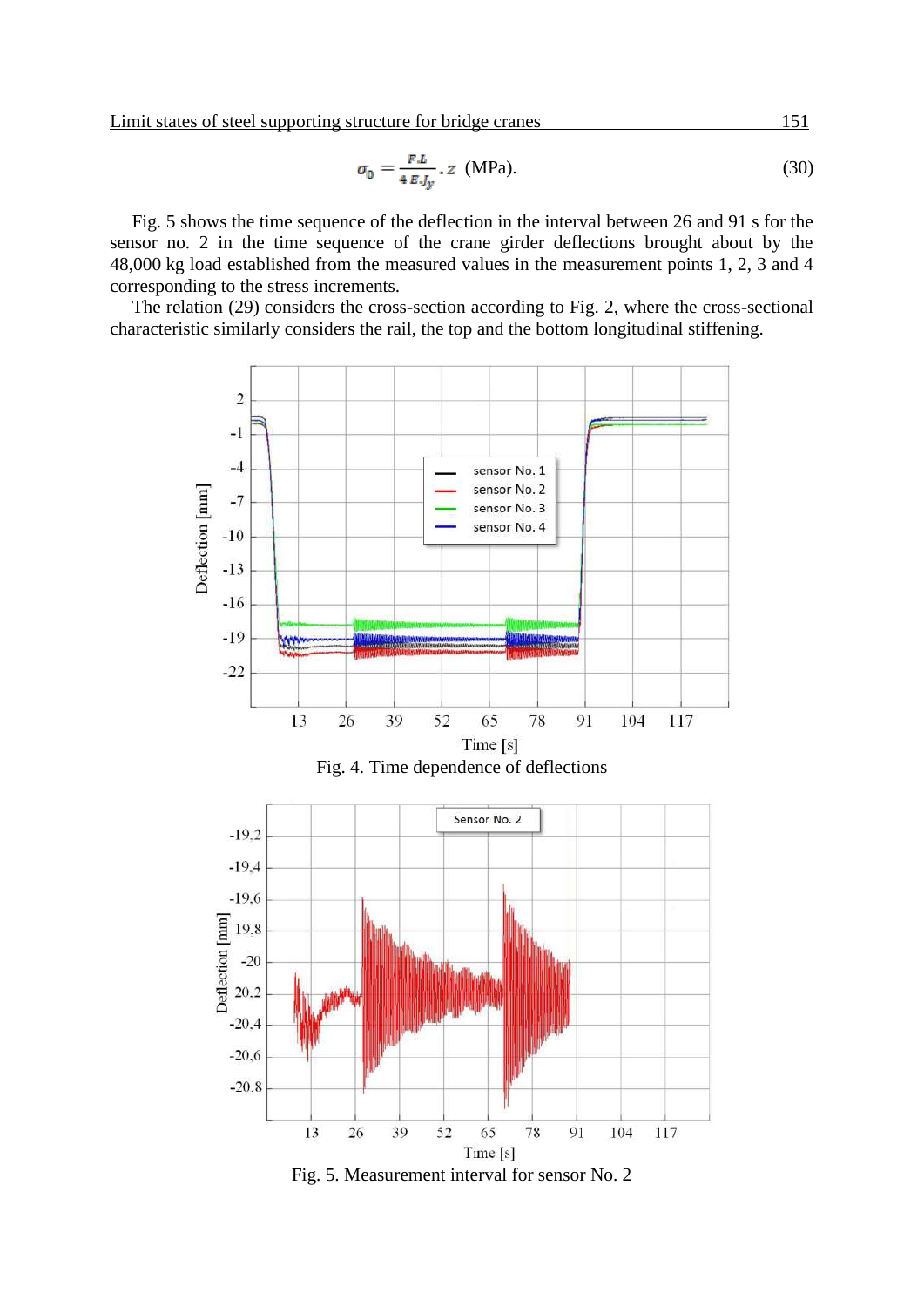





Fig. 7. Time sequence of deflection (Sensor No. 2)

#### **3.3. Strain-gauge measurement evaluation**

Figs. 6 and 9 show selected intervals of deflection time sequences established from stresses at lifting from Fig. 4, which can be used to determine the system dynamic characteristics. It involves determining the natural angular frequency with respect to damping, natural frequency, and natural oscillation period while considering the real damping in the girders and in the mutual relations. The diagrams shown in Figs. 6 to 9 clearly depicts the following periods of natural girder oscillation for the individual girders:  $T_1 = 0.4s$  and  $T_2 = 0.47s$ . The amplitude sequence of the consecutive cycles can be used to establish the logarithmic damping decrements, which is, however, contingent on the potential influence of the oscillation amplitude. It is necessary to state, however, that the values established by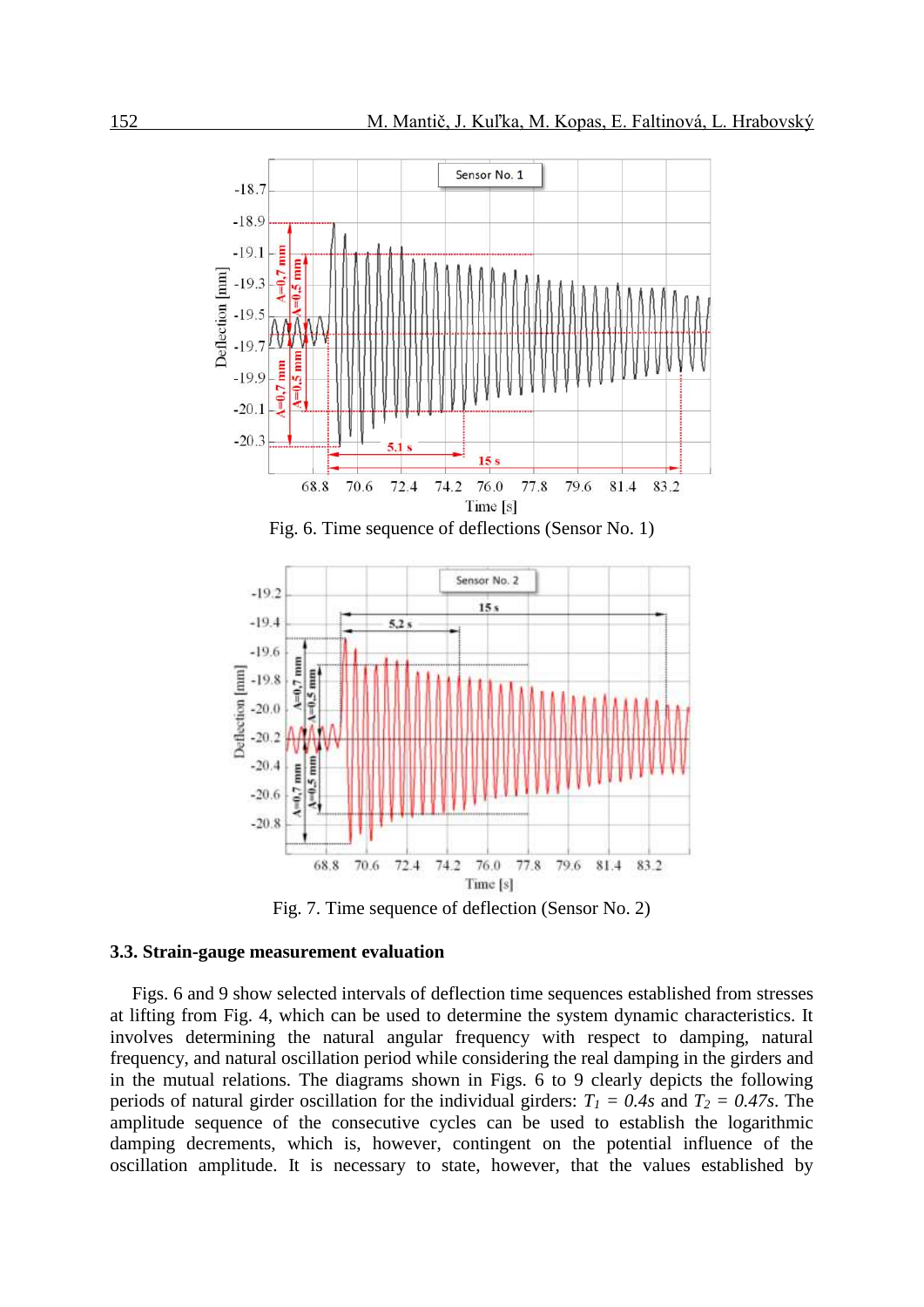the strain-gauge measurement are affected by the measure of suppleness, or conversely, the stiffness of the wire rope, which translates into these quantities.

The values of cycle period established experimentally are greater than the values acquired by the analytical calculation. Other quantities are tied to the value by a precisely defined dependence, and therefore, do not require further commentary.



Fig. 9. Time sequence of deflections (Sensor No. 4)

#### **3.4. Strain-gauge measurement evaluation**

Figs. 6 and 9 show selected intervals of deflection time sequences established from stresses at lifting from Fig. 4, which can be used to determine the system dynamic characteristics. It involves determining the natural angular frequency with respect to damping, natural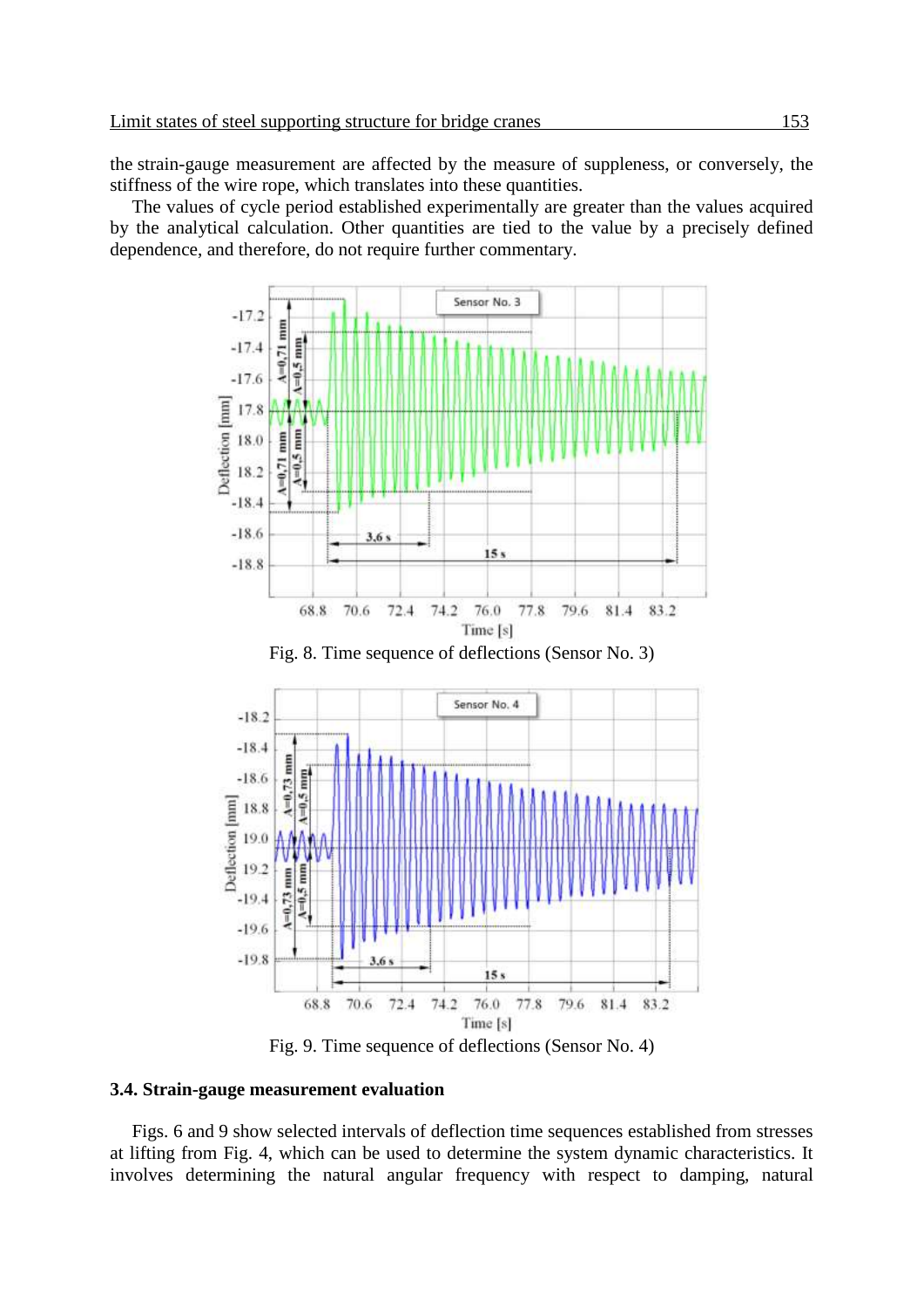frequency, and natural oscillation period while considering the real damping in the girders and in the mutual relations.

The diagrams shown in Figs. 6 to 9 clearly shows the following periods of natural girder oscillation for the individual girders:  $T_1 = 0.4s$  and  $T_2 = 0.47s$ . The amplitude sequence of the consecutive cycles can be used to establish the logarithmic damping decrements, which is, however, contingent on the potential influence of the oscillation amplitude.

It is necessary to state, however, that the values established by the strain-gauge measurement are affected by the measure of suppleness, or conversely, the stiffness of the wire rope, which translates into these quantities. The values of cycle period established experimentally are greater than the values acquired by the analytical calculation. Other quantities are tied to the value by a precisely defined dependence, and therefore, do not require further elaboration.

#### **4. SUMMARY AND CONCLUSION**

When the structures are evaluated by serviceability limit states and they are accessible by the operators or the public, they must be designed to prevent personal discomfort (ex. natural frequencies of the internal organs that are identical to the frequency of the structure) caused by the dynamic effects of loading expressed by acceleration (or speed) and frequency.

The crucial natural frequencies of the structure and its parts ought to be sufficiently different from the frequencies of the actuating forces to prevent resonance, which is also especially important from the perspective of structural fatigue loading.

The standard [36] lists that there are two limit values of natural frequency and specifically 3 and 5 Hz. It also states that for the girders with a span *L* ≤ 10m, the criteria could be deemed met if the specified extent of the deflection does not exceed 10 or 28 mm. It also points out that in special cases, a dynamic calculation is needed to show that the resulting acceleration and the frequency do not cause significant personal discomfort or failure of the equipment or its parts. Furthermore, the value of relative internal resistance is affected in no small measure by the losses of overcoming passive resistance in relations between structural elements, which the experimental measurement confirmed as well.

It follows that in fact, these relative quantities of internal resistance are greater; hence, the greater values of the logarithmic damping decrement. These are the actual reasons why it is impossible not to take into consideration Section X and Annex No.VII from the standard [36]. It can be concluded that provided the steel supporting structure of the bridge crane complies strength-wise, it complies also in terms of the second limit state of deformation and damping.

#### **Acknowledgements**

This article was elaborated in the framework of the Grant Project VEGA 1/0110/18.

#### **References**

1. He Wei. 2018. "Vertical dynamics of a single-span beam subjected to moving masssuspended payload system with variable speeds". *Journal of Sound and Vibration* 418: 36-54. ISSN: 0022-460X. DOI: [https://doi.org/10.1016/j.jsv.2017.12.030.](https://doi.org/10.1016/j.jsv.2017.12.030)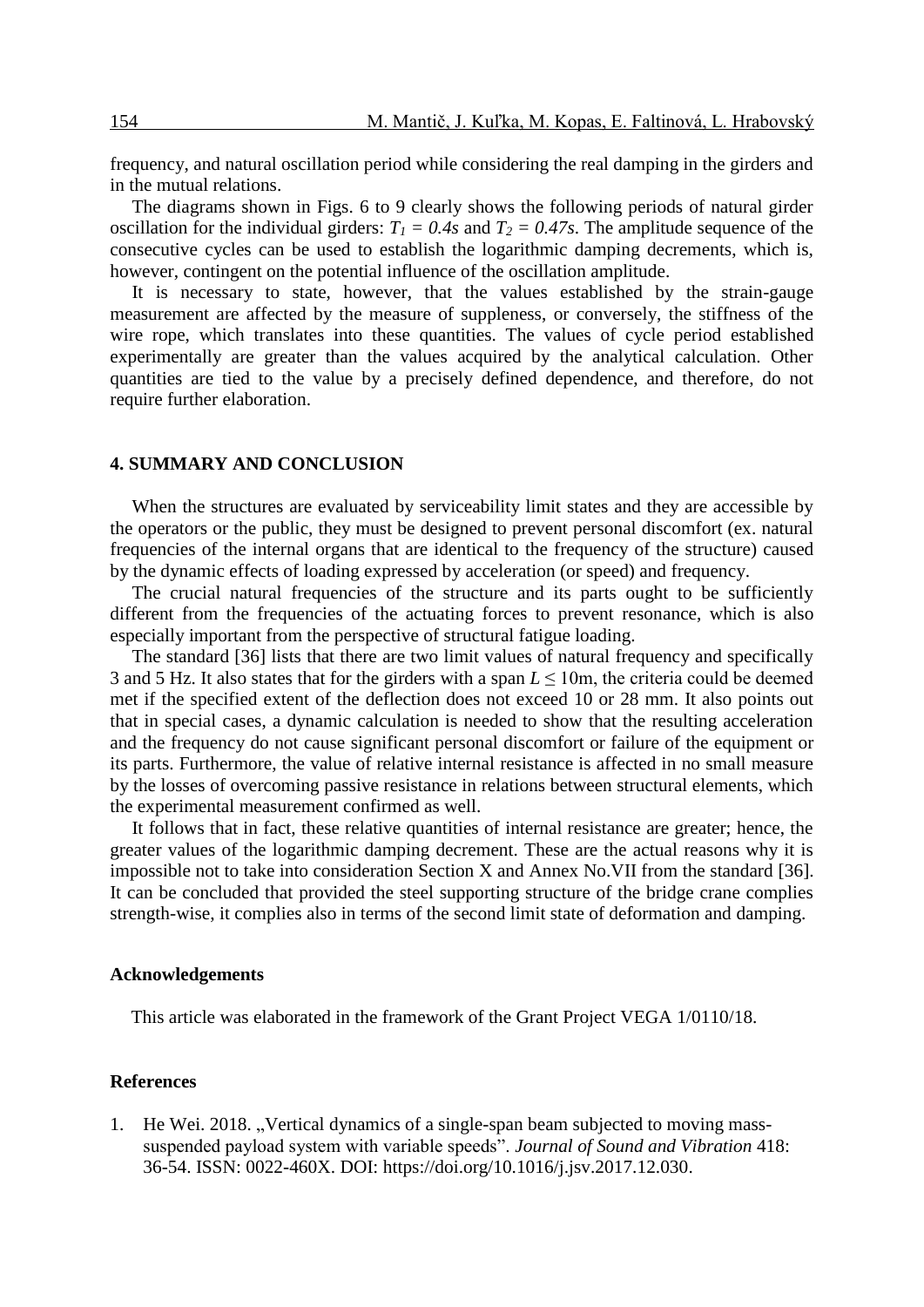- 2. Michaltsos George, Dimitrios Sophianopoulos, Anthony Kounadis. 1996. "The effect of a moving mass and other parameters on the dynamic response of a simply supported beam". *Journal of Sound and Vibration* 191(3): 357-362. ISSN: 0022-460X. DOI: [https://doi.org/10.1006/jsvi.1996.0127.](https://doi.org/10.1006/jsvi.1996.0127%20.)
- 3. Wu Jia-Jang. 2005. "Dynamic analysis of an inclined beam due to moving loads". *Journal of Sound and Vibration* 288(1-2): 107-131. ISSN 0022-460X. DOI: [https://doi.org/10.1016/j.jsv.2004.12.020.](https://doi.org/10.1016/j.jsv.2004.12.020)
- 4. Fodor Szabol, Carlos Vázquez, Leonid Freidovich, Nariman Sepehri. 2016. "Towards oscillation reduction in forestry cranes". *BATH/ASME 2016 Symposium on Fluid Power and Motion Control*. University of Bath, UK. 7-9 september 2016, Bath, UK. ISBN: 978- 07918-5006-0. DOI: [https://doi.org/10.1115/FPMC2016-1792.](https://doi.org/10.1115/FPMC2016-1792)
- 5. Hussien Sharifah Yuslinda Syed, Rozaimi Ghazali, Hazriq Izzuan Jaafar, Chong Chee Soon. 2016. "Analysis of 3D gantry crane system by PID and VSC for positioning trolley and oscillation reduction". *Journal of Telecommunication, Electronic and Computer Engineering* 8(7): 139-143. ISSN: 2180-1843.
- 6. Masoud Ziyad N. 2007. "Oscillation control of quay-side container cranes using cablelength manipulation". *Journal of Dynamic Systems, Measurement and Control* 129(2): 224-228. ISSN: 0022-0434. DOI: [https://doi.org/10.1115/1.2432362.](https://doi.org/10.1115/1.2432362)
- 7. Hu Youmin, Bo Wu, Joshua C. Vaughan, WilliamE. Singhose. 2013. "Oscillation suppressing for an energy efficient bridge crane using input shaping". *9th Asian Control Conference (ASCC 2013)*. IEEE Advancing Technology for Humanity. 23-26 June 2013. Istanbul, Turkey. ISBN: 978-1-4673-5767-8. DOI: [http://doi.org/10.1109/ASCC.2013.6606196.](http://doi.org/10.1109/ASCC.2013.6606196)
- 8. Chen Yung-Feng, [An-Chyau Huang.](https://www.tandfonline.com/author/Huang%2C+An-Chyau) 2014. "Oscillation reduction for overhead cranes with time-varying payload and rope length". *Journal of the Chinese Institute of Engineers*  37(2): 259-267. ISSN: 0253-3839. DOI: [https://doi.org/10.1080/02533839.2012.757049.](https://doi.org/10.1080/02533839.2012.757049)
- 9. Singhose William, Dooroo Kim, Michael Kenison. 2008. "Input shaping control of double-pendulum bridge crane oscillations". *Journal of Dynamic Systems, Measurement, and Control* 130(3). ISSN: 0022-0434. DOI: [http://doi.org/10.1115/1.2907363.](http://doi.org/10.1115/1.2907363)
- 10. Kiviluoto Sami, Lasse Eriksson, Heikki N. Koivo. 2015. "Modelling and control of vertical oscillation in overhead cranes". *American Control Conference*: 1290-1295. AACC American Automatic Control Council. 1-3 July 2015. Chicago, Illinois. ISBN: 978-1-4799-8685-9.
- 11. Zrnic Nenad Dj, Vlada M. Gašic, Srdjan M. Bošnjak. 2015. "Dynamic response of a gantry crane system due to a moving body considered as moving oscillator". *Archives of Civil and Mechanical Engineering* 15(1): 243-250. ISSN: 1644-9665. DOI: [https://doi.org/10.1016/j.acme.2014.02.002.](https://doi.org/10.1016/j.acme.2014.02.002)
- 12. Gašic Vlada, Nenad Zrnic, Aleksandar Obradovič, Srdan Bošnjak. 2011. "Consideration of moving oscillator problem in dynamic responses of bridge crane". *FME Transactions* 39(1): 17-24. ISSN: 1451-2092. DOI: [https://doi.org/10.1016/j.acme.2014.02.002.](https://doi.org/10.1016/j.acme.2014.02.002)
- 13. Jaafar Hazriq Jaafar, Z. Mohamed, J.J. Jamian, Amar Faiz Zainal Abidin, Anuar Mohamed Kassim, Z. Ab Ghani. 2013. "Dynamic behaviour of a nonlinear gantry crane system". *Procedia Technology* 11: 419-425. ISSN: 1877-7058. DOI: [http://doi.org/10.1016/j.protcy.2013.12.211.](http://doi.org/10.1016/j.protcy.2013.12.211)
- 14. Hu Youmin, Bo Wu, Joshua Vaughan, Willam E. Singhose. 2013. "Oscillation suppressing for an energy efficient bridge crane using input shaping". *9th Asian Control Conference (ASCC)*. Asian Control Association. 23 June 2013 Istanbul, Turkey. ISBN: 978-1-4673-5767-8. DOI: [http://doi.org/10.1109/ASCC.2013.6606196.](http://doi.org/10.1109/ASCC.2013.6606196)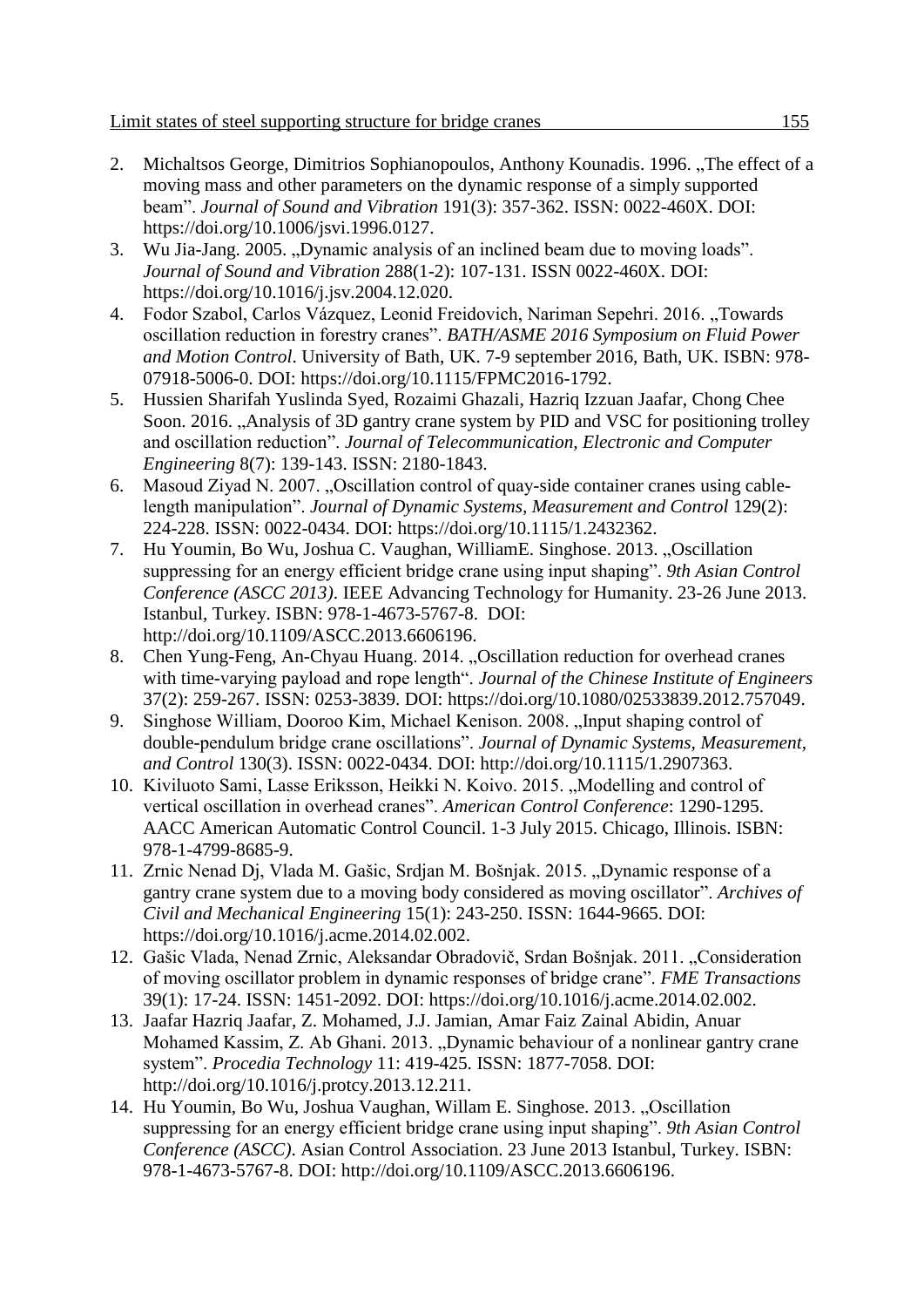- 15. Padula Fabrizio, Antonio Visioli, Domenico Facchinetti, Alberto Saleri. 2015. "A dynamic inversion approach for oscillation-free control of overhead cranes". *20th IEEE International Conference on Emerging Technologies and Factory Automation (ETFA 2015)*: 337-343. IEEE Industrial Electronics Society (IES). 08-11 September 2015, Luxembourg City, Luxembourg. ISBN: 978-1-4673-7930-4.
- 16. Ece Mehmet Cem, Metin Aydogdu, Vedat Taskin. 2007. "Vibration of a variable crosssection beam". *Mechanics Research Communications* 34(1): 78-84. ISSN: 0093-6413. DOI: [http://doi.org/10.1016/j.mechrescom.2006.06.005.](http://doi.org/10.1016/j.mechrescom.2006.06.005)
- 17. Grega Robert, Jozef Krajňák, Lucia Žuľová, Gabriel Fedorko, Vieroslav Molnár. 2017. "Failure analysis of driveshaft of truck body caused by vibrations". *Engineering Failure Analysis* 79: 208-215. ISSN: 1350-6307. DOI: [https://doi.org/10.1016/j.engfailanal.2017.04.023.](https://doi.org/10.1016/j.engfailanal.2017.04.023)
- 18. Czech P. 2013. "Diagnosing a car engine fuel injectors' damage". *Communications in Computer and Information Science* 395: 243-250. DOI: https://doi.org/10.1007/978-3- 642-41647-7\_30. Springer, Berlin, Heidelberg. ISBN: 978-3-642-41646-0; 978-3-642- 41647-7. ISSN: 1865-0929. In: Mikulski Jerzy (eds), *Activities of transport telematics*, 13th International Conference on Transport Systems Telematics, Katowice Ustron, Poland, October 23-26, 2013.
- 19. Czech P. 2012. "Determination of the course of pressure in an internal combustion engine cylinder with the use of vibration effects and radial basis function - preliminary research". *Communications in Computer and Information Science* 329: 175-182. DOI: https://doi.org/10.1007/978-3-642-34050-5\_21. Springer, Berlin, Heidelberg. ISBN: 978- 3-642-34049-9. ISSN: 1865-0929. In: Mikulski Jerzy (eds), *Telematics in the transport environment*, 12th International Conference on Transport Systems Telematics, Katowice Ustron, Poland, October 10-13, 2012.
- 20. Haniszewski Tomasz. 2017. "Modeling the dynamics of cargo lifting process by overhead crane for dynamic overload factor estimation". *Journal of Vibroengineering* 19(1): 75-86. DOI: 10.21595/jve.2016.17310. ISSN: 1392-8716.
- 21. Gąska Damian, Tomasz Haniszewski. 2016. "Modelling studies on the use of aluminium alloys in lightweight load-carrying crane structures". *Transport Problems* 11(3): 13-20. DOI: 10.20858/tp.2016.11.3.2. ISSN: 1896-0596.
- 22. Haniszewski Tomasz, Damian Gaska. 2017. "Numerical modelling of I-Beam jib crane with local stresses in wheel supporting flanges - influence of hoisting speed". *Nase More* 64(1): 7-13. DOI: 10.17818/NM/2017/1.2. ISSN: 0469-6255.
- 23. Kosicka E., Kozłowski E., Mazurkiewicz D. 2015. "The use of stationary tests for analysis of monitored residual processes". *Eksploatacja i Niezawodnosc – Maintenance and Reliability* 17(4): 604-609. DOI: http://dx.doi.org/10.17531/ein.2015.4.17.
- 24. Mazurkiewicz D. 2014. "Computer-aided maintenance and reliability management systems for conveyor belts". *Eksploatacja i Niezawodnosc – Maintenance and Reliability* 16(3): 377-382.
- 25. Mazurkiewicz D. 2010. "Tests of extendability and strength of adhesive-sealed joints in the context of developing a computer system for monitoring the condition of belt joints during conveyor operation". *Eksploatacja i Niezawodnosc – Maintenance and Reliability* 3: 34-39.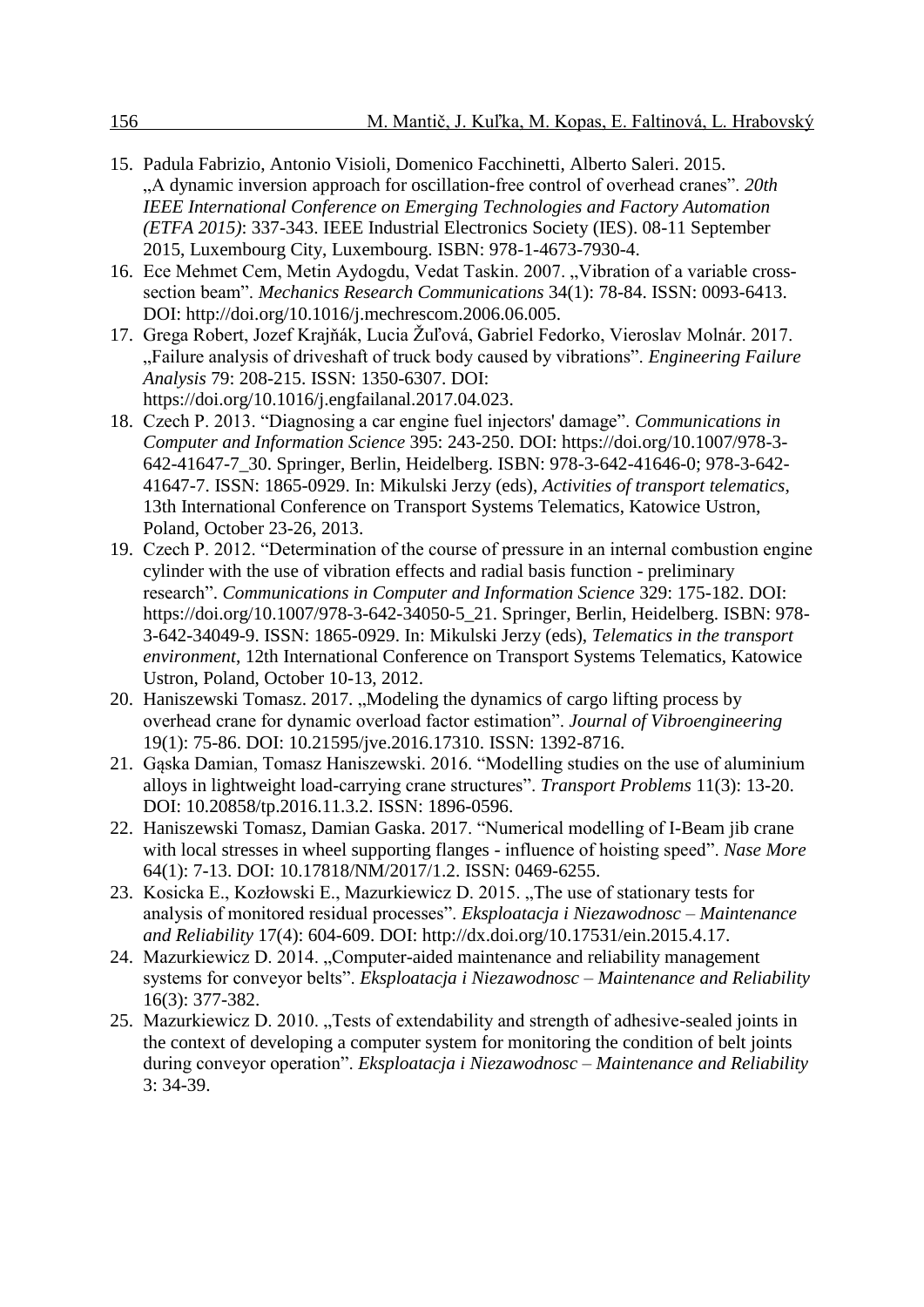- 26. Czech P. 2011. "Diagnosing of disturbances in the ignition system by vibroacoustic signals and radial basis function - preliminary research". *Communications in Computer and Information Science* 239: 110-117. DOI: https://doi.org/10.1007/978-3-642-24660- 9\_13. Springer, Berlin, Heidelberg. ISBN: 978-3-642-24659-3. ISSN: 1865-0929. In: Mikulski Jerzy (eds), *Modern transport telematics*, 11th International Conference on Transport Systems Telematics, Katowice Ustron, Poland, October 19-22, 2011.
- 27. Czech Piotr. 2011. "An intelligent approach to wear of piston-cylinder assembly diagnosis based on entropy of wavelet packet and probabilistic neural networks". *Communications in Computer and Information Science* 239: 102-109. DOI: https://doi.org/10.1007/978-3-642-24660-9\_12. Springer, Berlin, Heidelberg. ISBN: 978- 3-642-24659-3. ISSN: 1865-0929. In: Mikulski Jerzy (eds), *Modern transport telematics*, 11th International Conference on Transport Systems Telematics, Katowice Ustron, Poland, October 19-22, 2011.
- 28. Bajkowski Jacek Mateusz, Bartlomiej Dyniewicz, Czeslaw I. Bajer. 2015. "Damping properties of a beam with vacuum-packed granular damper". *Journal of Sound and Vibration* 341: 74-85. ISSN: 0022-460X. DOI: [https://doi.org/10.1016/j.jsv.2016.05.006.](https://doi.org/10.1016/j.jsv.2016.05.006)
- 29. Balamurugan Varadarajan, Sadagopan Narayanan. 2002. "Active-pasive hybrid damping in beams with enhanced smart constrained layer treatment". *Engineering Structures*  24(3): 355-363. ISSN: 0022141-0296. DOI: [https://doi.org/10.1016/S0141-](https://doi.org/10.1016/S0141-0296(01)00101-8) [0296\(01\)00101-8.](https://doi.org/10.1016/S0141-0296(01)00101-8)
- 30. Blackbur D., W. Singhose, J. Kitchen, V. Patrangenaru, J. Lawrence, T. Kamoi, A. Taura. 2010. "Command shaping for nonlinear crane dynamics". *Journal of Vibration and Contro*l 16(4): 477-501. ISSN 1077-5463. DOI: [http://doi.org/10.1177/1077546309106142.](http://doi.org/10.1177/1077546309106142)
- 31. Tweten Denis. J., Zach Ballard, Brian P. Mann. 2014. "Minimizing error in the logarithmic decrement method through uncertainty propagation". *Journal of Sound and Vibration* 333(13): 2804-2811. ISSN: 0022-460X. DOI: [https://doi.org/10.1016/j.jsv.2014.02.024.](https://doi.org/10.1016/j.jsv.2014.02.024)
- 32. Magalas Leszek B., T. Malinowski. 2003. "Measurement techniques of the logarithmic decrement". *Solid State Phenomena* 89: 247-260. ISSN: 1662-9779. DOI: [https://doi.org/10.4028/www.scientific.net/SSP.89.247.](https://doi.org/10.4028/www.scientific.net/SSP.89.247)
- 33. Stanislawczyk A. 2006. "Advanced techniques for determining high and extreme high damping: OMI – a new algorithm to compute the logarithmic decrement". *Key Engineering Materials* 319. ISSN: 1662-9795. DOI: [https://doi.org/10.4028/www.scientific.net/KEM.319.231.](https://doi.org/10.4028/www.scientific.net/KEM.319.231)
- 34. Magalas Leszek B., Mariusz Majewski. 2015. "Hilbert-twin-a novel hilbert transformbased method to compute envelope of free decaying oscillations embedded in noise, and the logarithmic decrement in high-resolution mechanical spectroscopy HRMS". *Archives of Metallurgy and Materials* 60(2): 1091-1098. ISSN: 1733-3490. DOI: [10.1515/amm-](https://doi.org/10.1515/amm-2015-0265)[2015-0265.](https://doi.org/10.1515/amm-2015-0265)
- 35. Lan Qingqun, Manicka Dhanasekar, Yunendar Aryo Handoko. 2019. "Wear damage of out-of-round wheels in rail wagons under braking". *Engineering Failure Analysis* 102: 170-186. ISSN: 1350-6307. DOI: [https://doi.org/10.1016/j.engfailanal.2019.04.019.](https://doi.org/10.1016/j.engfailanal.2019.04.019)
- 36. STN 27 0103: 1989. *Navrhování ocelových konstrukcí jeřábů*. *Výpočet podle mezních stavů*. Praha. Úřad pro normalizaci a měření. [In Slovak: STN 27 0103: 1989. *Design of Steel Crane Structures*. *Calculation According to Limit States.* Praha. Czech Office for Standardisation and Measuring].